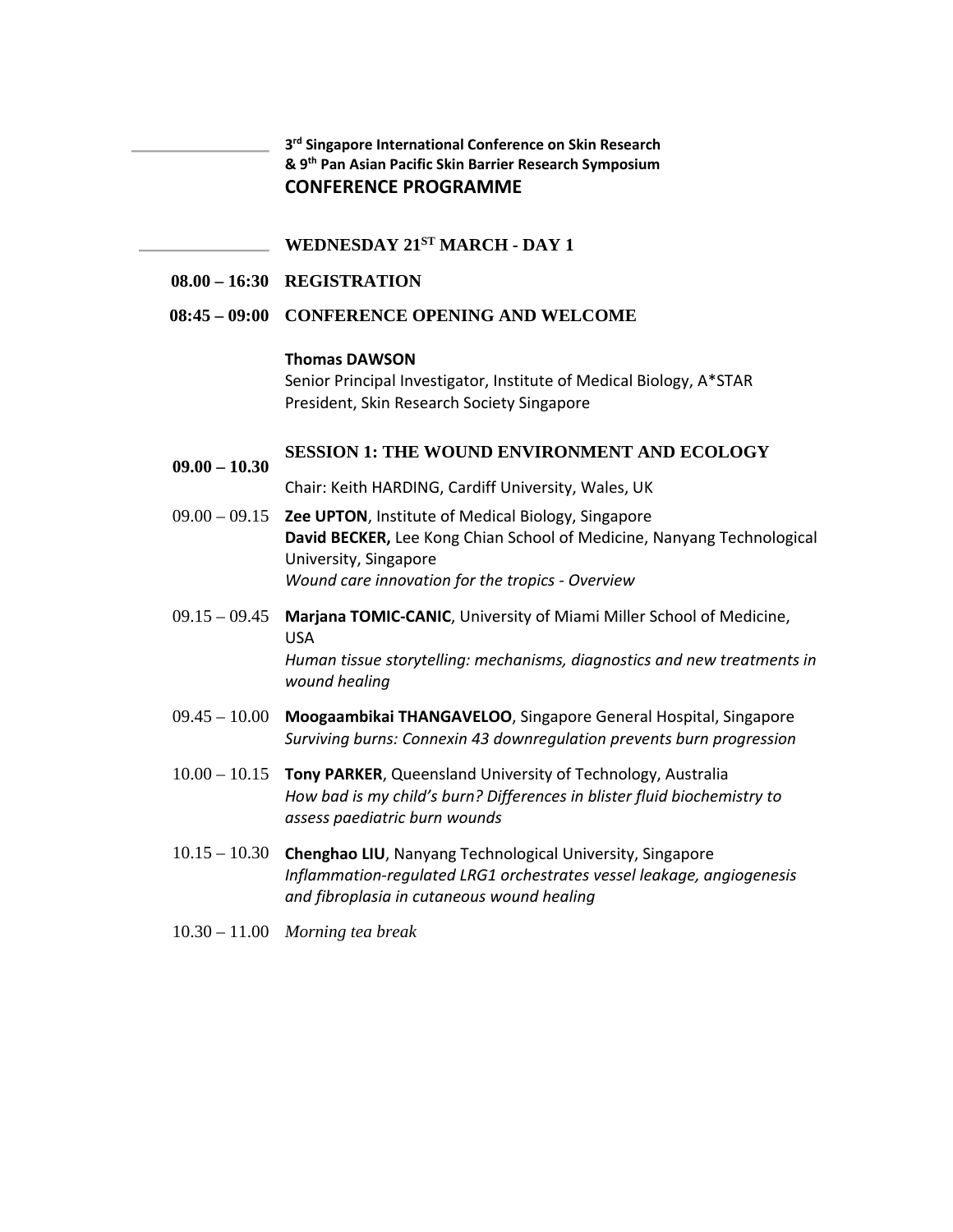### **11.00 – 12.30 SESSION 2: MECHANISMS OF SKIN INTEGRITY AND DIFFERENTIATION**

Chair: Zee UPTON, Institute of Medical Biology, Singapore

- 11.00 11.30 **Keith HARDING**, Cardiff University, UK *Wound healing ‐ can we learn any lessons from approaches to cancer?*
- 11.30 11.45 **Benjamin William WALTERS**, Institute of Medical Biology, Singapore *Histone acetylation: A key determiner of keratinocyte fate?*
- 11.45 12.00 **Thuy Tram DANG**, Nanyang Technological University, Singapore *Investigating the influence of surface charge on biomaterial‐mediated wound healing response by non‐invasive imaging approach*
- 12.00 12.30 **Xin LU**, University of Oxford, UK *Regulating p53 and beyond: From cell death to sudden death*
- 12.30 14.00 *Lunch break*

## **14.00 – 15.45 MICROBE INTERACTIONS SESSION 3: WOUND HEALING & THE MICROBIOME - HOST-**

Chair: Thomas DAWSON, Institute of Medical Biology, Singapore

- 14.00 14.30 **Elizabeth GRICE**, University of Pennsylvania, USA *Skin microbiome roles in inflammation and wound healing*
- 14.30 14.45 **Baptiste JANELA**, Singapore Immunology Network, Singapore *Dermal cDC1 control sustained recruitment and survival of neutrophils through VEGFα secretion in response to cutaneous bacterial infection*
- 14.45 15.00 **Rathi SARAVANAN**, Lee Kong Chian School of Medicine, Nanyang Technological University, Singapore *Thrombin derived host defense peptide modulates fibroblast growth and suppresses inflammatory response in vitro and in vivo*
- 15.00 15.15 **Hao LI**, Molecular Engineering Laboratory, Singapore *Elucidating the functional roles of skin microbial secreted proteases*
- 15.15 15.45 **Kimberly KLINE**, Nanyang Technological University, Singapore *Pathogenic mechanisms of Enterococcus Faecalis biofilm‐associated wound infection*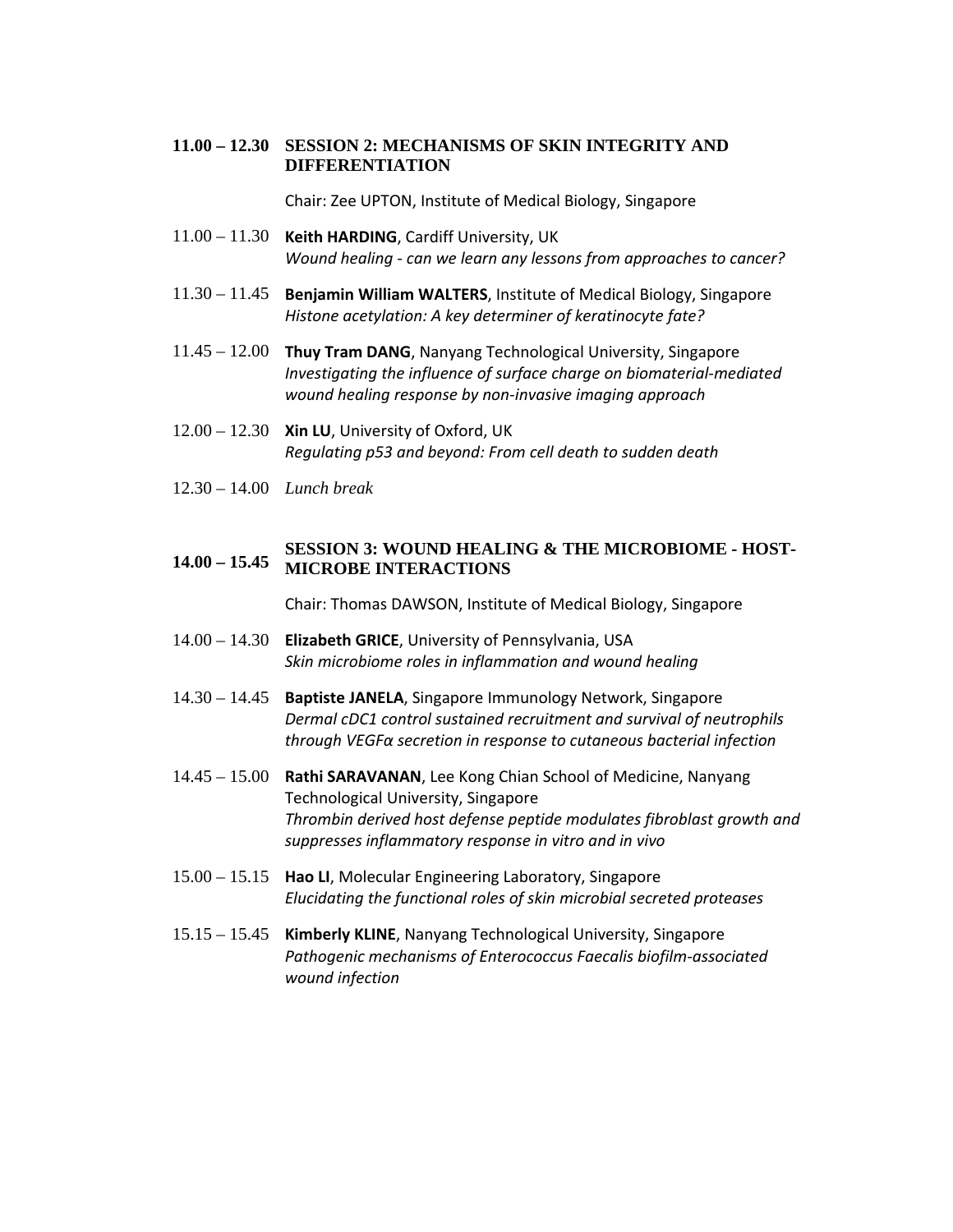- **15.45 16.00 Xin LU ‐** Introduction to Key Note Speaker, Birgitte LANE
- **16.00 16.30 Ellen Birgitte LANE,** Institute of Medical Biology, Singapore *TBA*
- **16.30 19.00 Poster Session & Networking Session**

**End of Day 1**

#### **THURSDAY 22ND MARCH - DAY 2**

- **08.30 16:00 REGISTRATION**
- **09.00 10.30 SESSION 4: EMERGING TECHNOLOGIES FOR STUDYING SKIN HEALTH - MODELS**

Chair: David BECKER, Lee Kong Chian School of Medicine, Nanyang Technological University, Singapore

- 09.00 09.30 **Pankaj KARANDE**, Rensselaer Polytechnic Institute, USA *Fabrication of a vascularized full thickness human skin tissue by 3D bioprinting*
- 09.30 09.45 **Massimo ALBERTI**, Singapore Institute of Manufacturing Technology, Singapore *Microfluidics meets skin research: novel technologies for automated high‐ throughput ex vivo and in vitro skin testing*
- 09.45 10.00 **Tom CARNEY**, Institute of Molecular and Cell Biology, Singapore *Zebrafish genetics identify novel mechanisms maintaining the skin defensive barrier*
- 10.00 10.30 **Shann YU**, University of Chicago, USA *Engineering lymphangiogenesis in skin: How and Why?*
- 10.30 11.00 *Morning tea break*

## **11.00 – 12.45 SESSION 5: EMERGING TECHNOLOGIES IN WOUND TREATMENTS**

Chair: Thuy Tram DANG, Nanyang Technological University, Singapore

- 11.00 11.30 **Claire HIGGINS**, Imperial College London, UK *Bioinspired treatments for pressure ulcers on the residual limb*
- 11.30 11.45 **Jiah Shin CHIN**, Nanyang Technological University, Singapore *Development of scaffolds to promote chronic wound healing*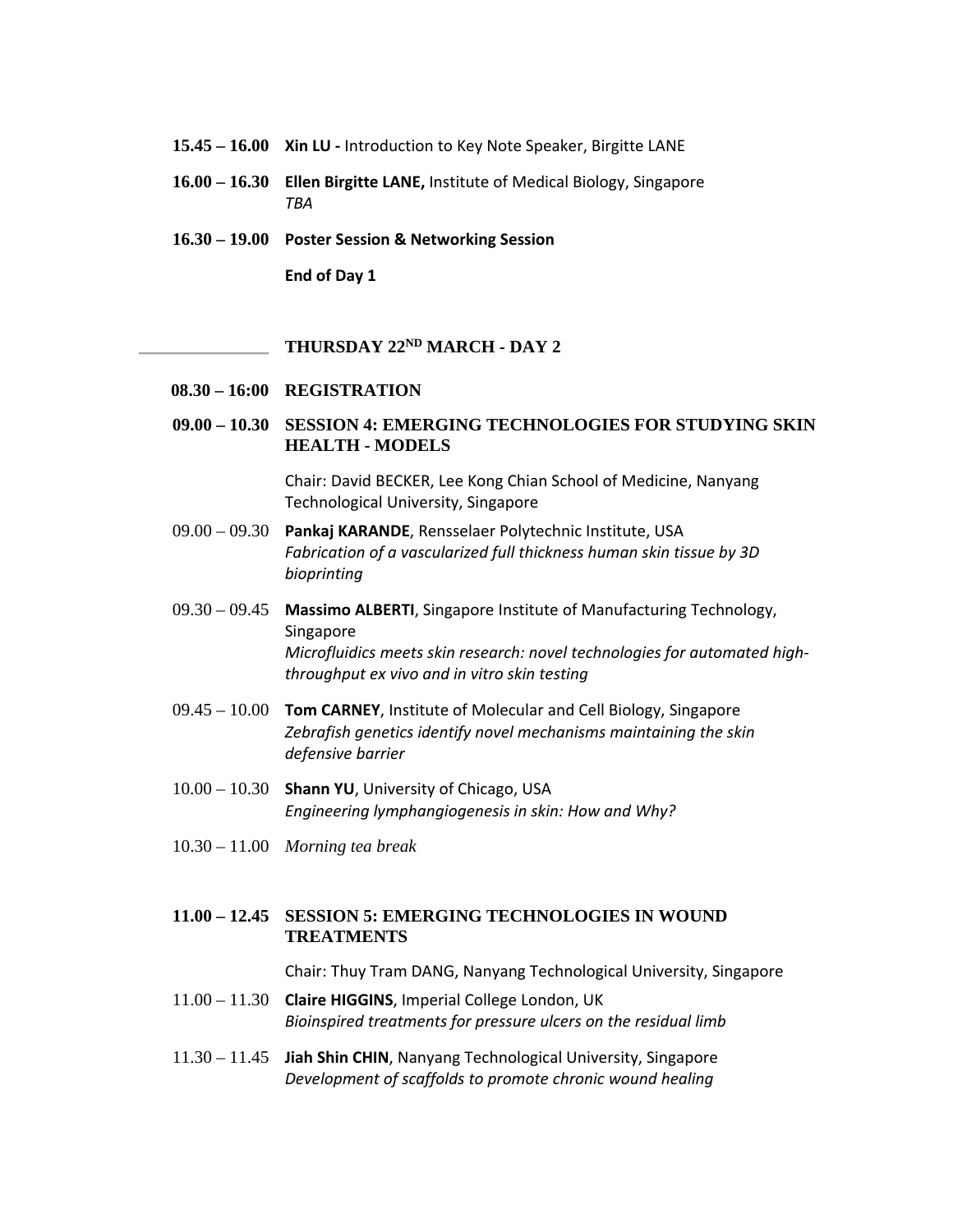- 11.45 12.00 **Navin Kumar VERMA**, Lee Kong Chian School of Medicine, Nanyang Technological University, Singapore *Tuning membrane selectivity of polyethylenimines for cost‐effective advanced wound dressings*
- 12.00 12.15 **Helena TOPOUZI**, Imperial College London, UK *Exploiting inherent properties of hair follicle dermal papilla cells to promote wound healing*
- 12.15 12.45 **Mary CHAN,** Nanyang Technological University, Singapore *Cationic hydrogels and polymers for biomedical and environmental disinfection*
- 12.45 14.15 *Lunch break*

### **14.15 – 16.00 HEALTH – NON-INVASIVE TOOLS SESSION 6: EMERGING TECHNOLOGIES FOR STUDYING SKIN**

Chair: Steven THNG, Skin Research Institute Singapore, Singapore

- 14.15 14.45 **Lai Guan NG**, Singapore Immunology Network, Singapore *Lights, microscope and action: Understanding skin immune responses by multiphoton and light sheet microscopy*
- 14.45 15.00 **Amalina Ebrahim ATTIA,** Singapore Bioimaging Consortium, Singapore *Multispectral optoacoustic tomography (MSOT) for three‐dimensional reconstruction of non‐melanoma skin cancers*
- 15.00 15.15 **Hyunjung KIM**, Seoul Medical Center, Korea *Development of at‐home measurement device for skin barrier functions integrated with IoT technology for atopic dermatitis education and maintenance.*
- 15.15 15.30 **Chenjie XU**, Nanyang Technological University, Singapore *Molecular sensors for the diagnosis of the abnormal fibroblasts derived from abnormal scars*
- 15.30 16.00 **Jens TITZE**, DUKE‐NUS Medical School, Singapore *Skin barrier function and systemic blood pressure control*

**End of Day 2**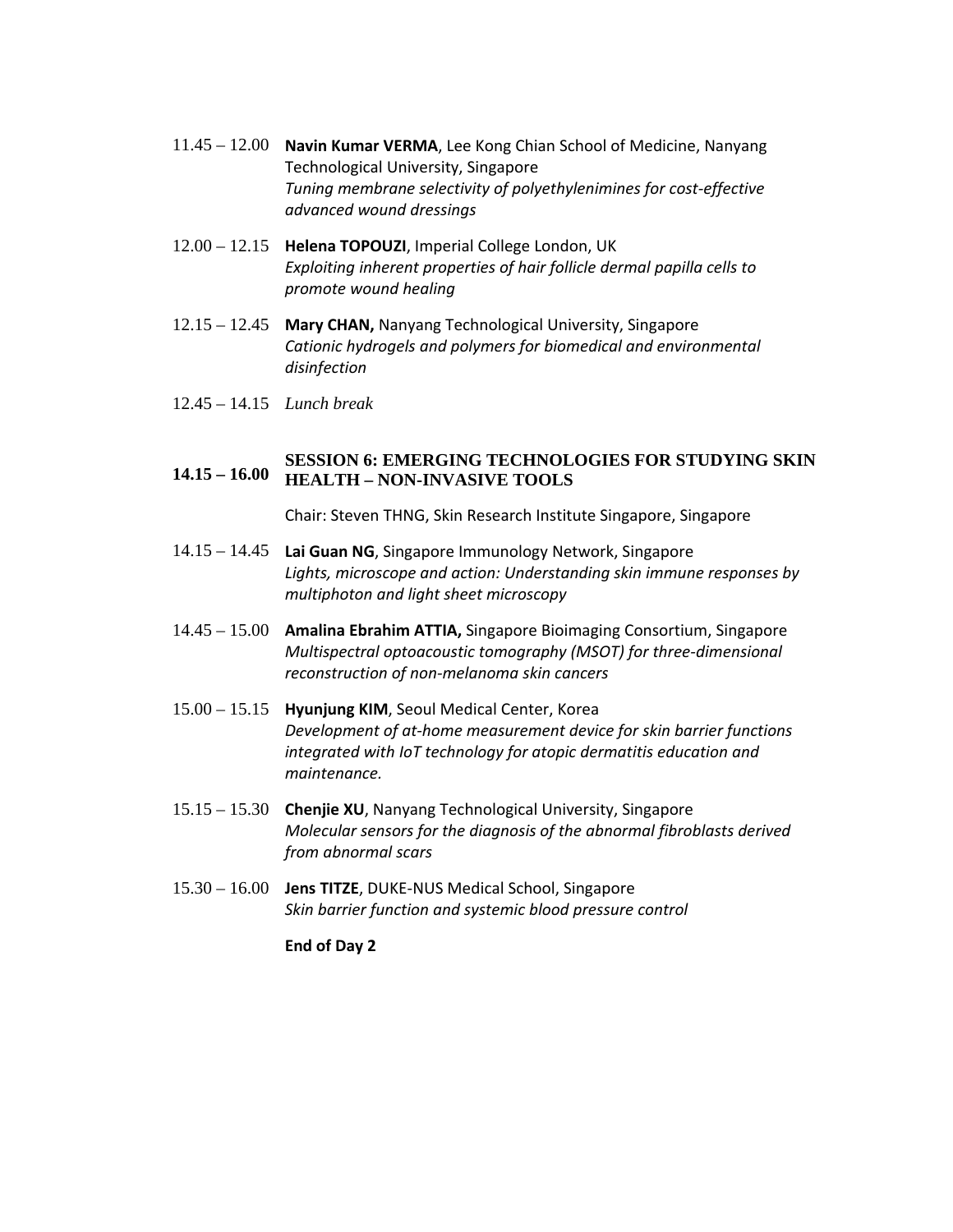**FRIDAY 23RD MARCH - DAY 3** 

## **08.30 – 16:30 REGISTRATION**

#### **09.00 – 10.45 SESSION 7: ACNE & HAIR**

Chair: Carlos CLAVEL, Institute of Medical Biology, Singapore

- 09.00 09.30 **Christos ZOUBOULIS**, Brandenburg Medical School Theodore Fontane, Germany *Inflammation and acne: Brand new aspects resulting from sophisticated experimental models*
- 09.30 09.45 **Yann BARRANDON**, Ecole Polytechnique Fédérale de Lausanne, Switzerland *From skin to brain*
- 09.45 10.00 **Zoe LIM**, Institute of Medical Biology, Singapore *The role of premature senescence in AGA*
- 10.00 10.15 **Etienne WANG**, National Skin Centre, Singapore *Oncostatin M is produced by TREM2+ macrophages and maintains hair follicle stem cell quiescence during murine telogen*
- 10.15 10.30 **Satoshi NAKAMIZO**, Institute of Medical Biology & Singapore Immunology Network, Singapore *High‐fat diet exacerbates neutrophilic folliculitis by facilitating CXCL2 in neutrophils*
- 10.30 10.45 **WOO Wei Meng**, Lee Kong Chian School of Medicine, Nanyang Technological University, Singapore *The role of Hedgehog signaling in hair follicle dermal microenvironment*
- 10.45 11.15 *Morning tea break*

#### **11.15 – 11:30 Skin Barrier Sessions in conjunction with PAPSBRS**

**Welcome Address ‐ President of PAPSBRS** Maoqiang MAN, The Veterans Health Research Institute, San Francisco, USA

#### **Welcome Note from Local Organisers**

John COMMON, Institute of Medical Biology, A\*STAR and Kenji KABASHIMA, Department of Dermatology, University of Kyoto, Japan

### **11.30 – 13.15 SESSION 8: SKIN BARRIER & AGEING**

Chairs: Ellen Birgitte LANE, Institute of Medical Biology, Singapore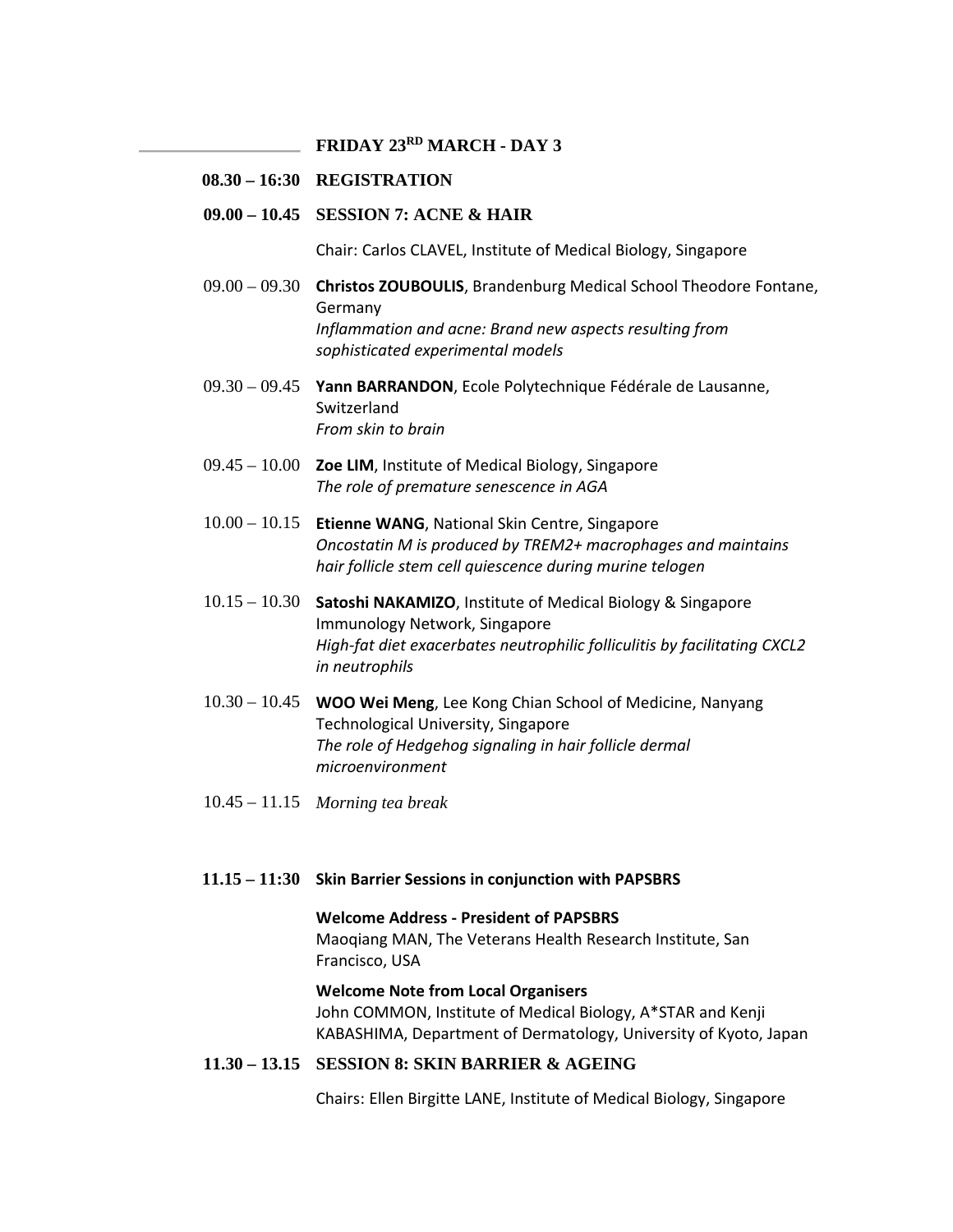Jeong Deog LEE, President of KSBR, The Catholic University of Korea, Korea

- 11.30 12.00 **Theodora MAURO**, San Francisco Veterans Hospital & University of California, USA *Aged epidermal barrier dysfunction contributes to systemic inflammation*
- 12.00 12.15 **Carlos CLAVEL**, Institute of Medical Biology, Singapore *The hair follicle stem cell niche and its regulation during ageing*
- 12.15– 12.30 **Sophie BELLANGER**, Institute of Medical Biology, Singapore *Nicotinamide controls the proliferation/differentiation balance in human primary keratinocytes*
- 12.30 12.45 **Audrey Shimei WANG**, Institute of Medical Biology, Singapore *Identification and characterization of senescent cells in aging skin*
- 12.45 13.15 **Emi NISHIMURA**, Tokyo Medical and Dental University, Japan *Stem cells orchestrate hair follicle aging program*
- 13.15 14.45 *Lunch break*

**14.45 – 16.30**

#### **SESSION 9: SKIN BARRIER & DISEASE**

## Chairs: Theodora MAURO, San Francisco Veterans Hospital & University of California, USA Hamm Ming SHEU, National Cheng Kung University, Taiwan

- 14.45 15.15 **Sara BROWN**, University of Dundee, Scotland, UK *Genetic mechanisms in atopic eczema: What can we learn about skin barrier in vivo and in vitro?*
- 15.15 15.30 **Yuka SHIBATA**, Kochi University, Japan *Decreased skin water holding capacity in patients with muscular dystrophy*
- 15.30 15.45 **Sekyoo JEONG**, Seowon University, Cheongju, Korea *Enhancement of epidermal function delays relapse of psoriasis: A pilot self controlled trial*
- 15.45 16.00 **John COMMON**, Institute of Medical Biology, Singapore *Skin microbiome profiles of atopic dermatitis patients segregate into two community composition types that are stable before and after therapy*
- 16.00 16.30 **Kenji KABASHIMA**, Department of Dermatology, University of Kyoto, Japan *Interactions between barrier function and immune response in health and disease*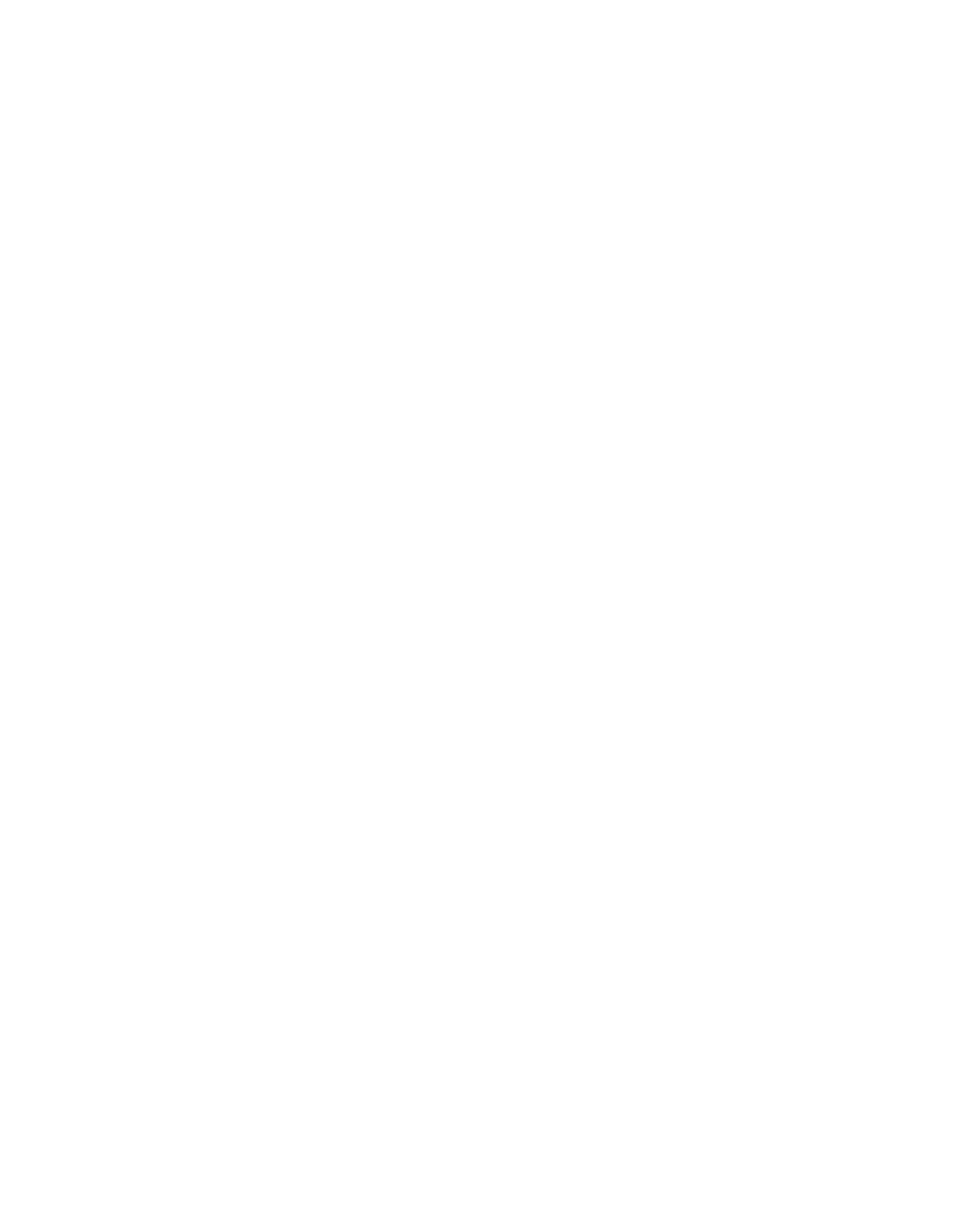#### **16.30 – 17.00 PRIZE CEREMONY**

Zee UPTON, Institute of Medical Biology, Singapore and David BECKER, Lee Kong Chian School of Medicine, Nanyang Technological University, Singapore

#### **18:00 – 21:30 CONFERENCE DINNER @ Privé, Asian Civilisations Museum**

**Buses to Privé leave the Matrix Building pick-up area at 17:30.** 

**Please arrange your own transport from the restaurant back home. The nearest MRT station is Raffles Place.** 

# **SATURDAY 24TH MARCH - DAY 4**

#### **08.30 – 09:00 REGISTRATION**

### **09.00 – 10.45 SESSION 10: SKIN BARRIER DEVELOPMENT & INTEGRITY**

Chairs: So Yun CHO, Director of Board of Members of KSBR Leah VARDY, Institute of Medical Biology, Singapore

- 09.00 09.30 **Akiharu KUBO**, Keio University School of Medicine, Tokyo, Japan *Tight but dynamic: The sophisticated barrier system of mammalian skin*
- 09.30 09.45 **Li HE,** Institute of Dermatology & Venereology of Yunnan province, Kunming, China *MicroRNA‐224‐5p induced claudin‐5 deficiency contributes to defective permeability barrier in sensitive skin*
- 09.45 10.00 **Kento KITADA**, DUKE‐NUS Medical School, Singapore *Increased glucocorticoid hormone actions via melanocortin 3 receptor deletion induce skin‐specific Na+ and water loss*
- 10.00 10.15 **Anisa RAHIM,** Institute of Medical Biology, Singapore *Unravelling gene regulation in the epidermis during differentiation*
- 10.15 10.45 **Florent GINHOUX**, Singapore Immunology Network, Singapore *Human dendritic cells: From development to functions.*
- 10.45 11.15 *Morning tea break*

#### **11.15 – 13.00 SESSION 11: SKIN BARRIER & THE IMMUNE SYSTEM**

Chairs: Chih‐Hung (Abel) LEE, Kaohsiung Chang Gung Memorial Hospital, Taiwan Kenji KABASHIMA, Department of Dermatology, University of Kyoto, Japan